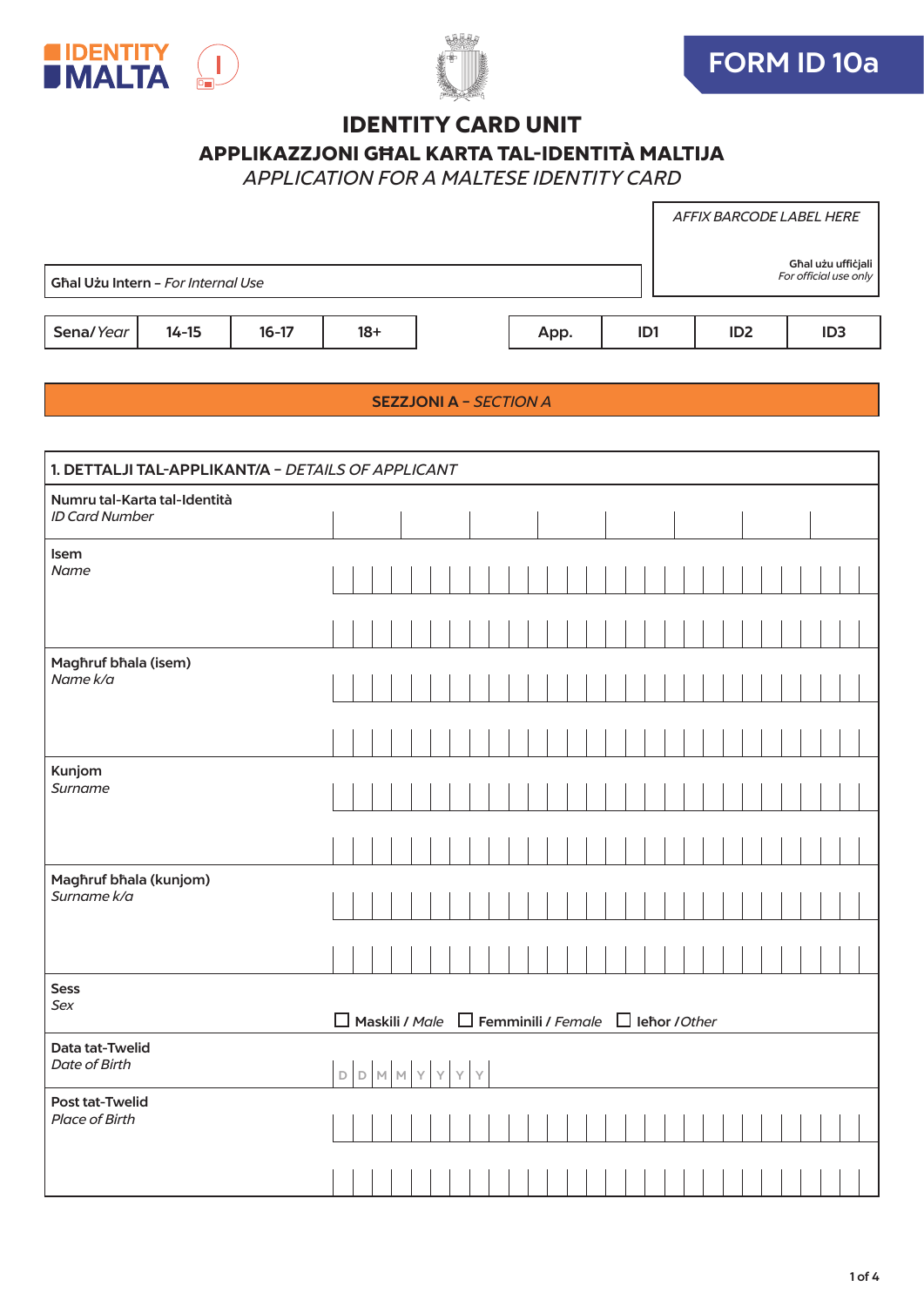| 2. INDIRIZZ (DETTALJI TAL-PROPRJETÀ) - ADDRESS (PROPERTY DETAILS) |  |  |  |  |  |  |  |  |  |  |  |  |  |  |
|-------------------------------------------------------------------|--|--|--|--|--|--|--|--|--|--|--|--|--|--|
| Numru<br>Number                                                   |  |  |  |  |  |  |  |  |  |  |  |  |  |  |
| Isem<br>Name                                                      |  |  |  |  |  |  |  |  |  |  |  |  |  |  |
| Isem tat-Triq<br><b>Street Name</b>                               |  |  |  |  |  |  |  |  |  |  |  |  |  |  |
|                                                                   |  |  |  |  |  |  |  |  |  |  |  |  |  |  |
| Lokalità<br>Locality                                              |  |  |  |  |  |  |  |  |  |  |  |  |  |  |

# SEZZJONI B – *SECTION B*

| 3. DETTALJI TA' KUNTATT - CONTACT INFORMATION                             |                        |
|---------------------------------------------------------------------------|------------------------|
| Numru tat-Telefown<br>Telephone Number                                    |                        |
| Numru tal-Mowbajl<br>Mobile Number                                        |                        |
| Indirizz tal-Imejl<br><b>Email Address</b>                                |                        |
| Nixtieq napplika ghall-kont tal-eID<br>I want to apply for an eID account | Iva<br>Le<br>Yes<br>No |

# \* SEZZJONI Ċ – *SECTION C*

# 4. DIKJARAZZJONI TAL‑APPLIKANT/A ‑ *DECLARATION BY THE APPLICANT*

Jien niddikjara illi, sa fejn naf jien:

- a) l-informazzjoni kollha li niżżilt fuq din il-formola hija korretta;
- b) jien cittadin/a ta' Malta;

# ċ) jekk applikabbli, il‑Karta tal‑Identità tiegħi hi mitlufa jew misruqa.

*I declare that, to the best of my knowledge and belief:*

*a) the information in this application is correct;*

- *b) I am a citizen of Malta*
- *c) if applicable, my Identity Card is lost or stolen.*

| Jien                                                            |                                                  |  |
|-----------------------------------------------------------------|--------------------------------------------------|--|
|                                                                 | (dahhal isem u kunjom / insert name and surname) |  |
| numru ta' Karta tal-Identità<br><i>identity document number</i> |                                                  |  |

# qrajt u fhimt kull ma jidher f'din il‑formola.

*have read and understood all contents of this form.*

**Signature of Applicant** 

Firma tal-Applikant/a Data  $\boxed{D \mid D \mid M \mid Y \mid Y \mid Y}$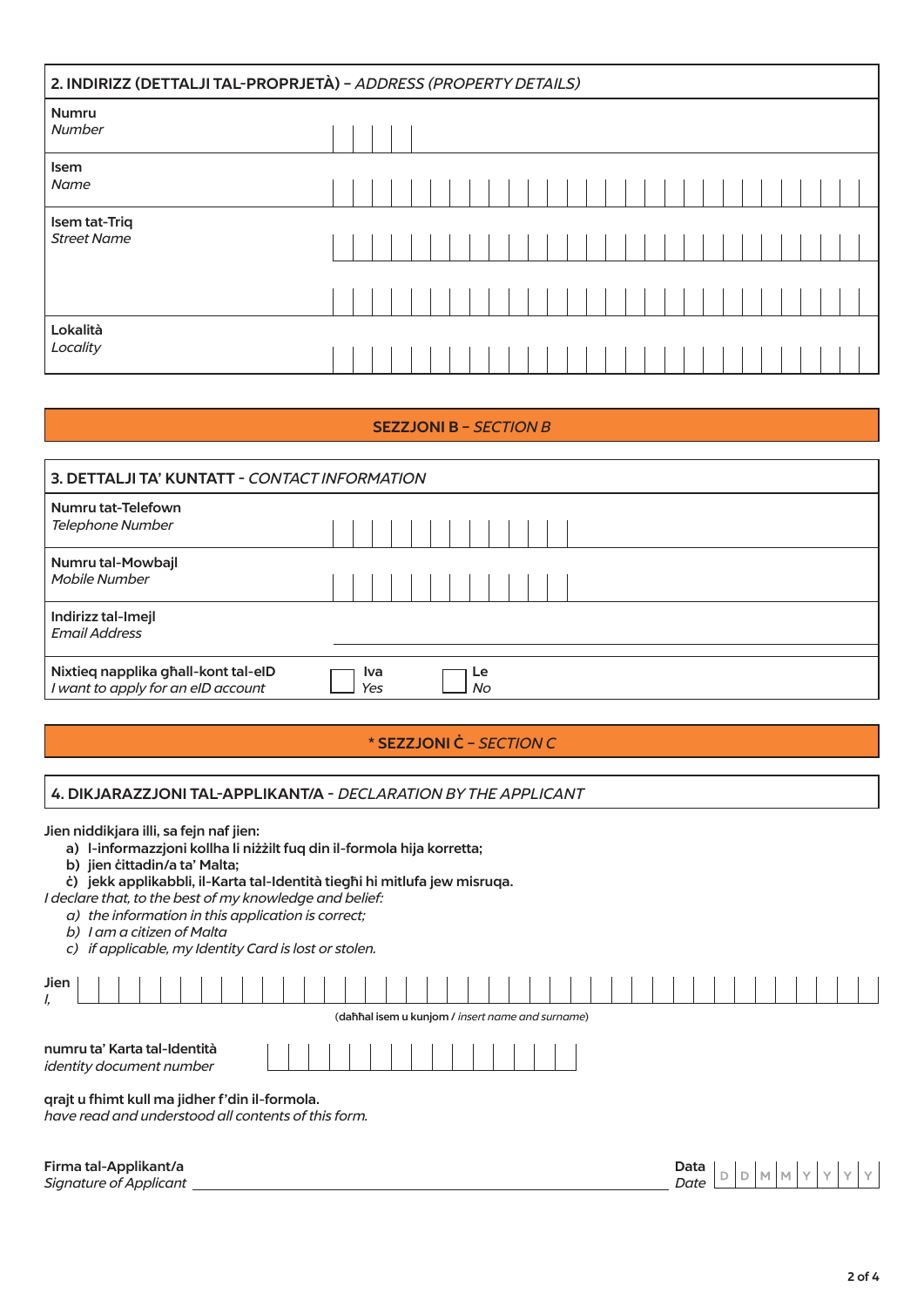| <b>SEZZJONI D- SECTION D</b>                                                                                                                                                                                                                                                                                                                                                                                                                                                                                                                                                                                                                                                                                                                                                                                                                                                                                                                                                                                                                                                                                                           |
|----------------------------------------------------------------------------------------------------------------------------------------------------------------------------------------------------------------------------------------------------------------------------------------------------------------------------------------------------------------------------------------------------------------------------------------------------------------------------------------------------------------------------------------------------------------------------------------------------------------------------------------------------------------------------------------------------------------------------------------------------------------------------------------------------------------------------------------------------------------------------------------------------------------------------------------------------------------------------------------------------------------------------------------------------------------------------------------------------------------------------------------|
| <b>URGENTI / URGENT</b>                                                                                                                                                                                                                                                                                                                                                                                                                                                                                                                                                                                                                                                                                                                                                                                                                                                                                                                                                                                                                                                                                                                |
| Jiena hawn taht iffirmat/a nitlob li tinhariġli l-karta tal-identità b'mod urġenti minhabba:<br>I the undersigned request that my Identity Card is issued urgently because of:                                                                                                                                                                                                                                                                                                                                                                                                                                                                                                                                                                                                                                                                                                                                                                                                                                                                                                                                                         |
| (aghti r-raguni/ give reason).                                                                                                                                                                                                                                                                                                                                                                                                                                                                                                                                                                                                                                                                                                                                                                                                                                                                                                                                                                                                                                                                                                         |
| Jiena nfurmat li biex inkun nista' niģbor il-karta tal-identità l-ģdida tiegħi jiena rrid nippreżenta l-karta tal-identità l-qadima<br>tiegħi kif ukoll prova tal-indirizz li jidher fuq il-karta tal-identità. Gejt infurmat li bħala prova tal-indirizz jien nista' nipprovdi xi<br>dokument ufficjali li rcevejt ricentament u li juri ismi u l-indirizz kif jidher fuq il-karta tal-identità tiegħi jew kont tad-dawl u l-ilma<br>li wkoll juri ismi u l-indirizz tiegħi (f'każ li l-kont ma joħroġx fuq ismek ippreżenta kopja tal-karta tal-identità tal-persuna li isimha<br>jidher fuq il-kont).<br>I am informed that in order to pick up the new identity card, I have to present the old identity card and also proof of the address<br>showing on the identity card. I am informed that as proof I can present any document that I recently received, showing my name<br>and address as shown on the identity card or an electricity and water bill showing my name and address (in case the bill is not<br>issued in your name present a copy of the identity card of the person on whom the electricity bill is issued). |
| Firma tal-Applikant/a<br><b>Signature of Applicant</b>                                                                                                                                                                                                                                                                                                                                                                                                                                                                                                                                                                                                                                                                                                                                                                                                                                                                                                                                                                                                                                                                                 |
| Ufficjal ta' Identity Malta<br><b>Identity Malta's Officer</b>                                                                                                                                                                                                                                                                                                                                                                                                                                                                                                                                                                                                                                                                                                                                                                                                                                                                                                                                                                                                                                                                         |
| <b>BIL-POSTA / BY POST</b>                                                                                                                                                                                                                                                                                                                                                                                                                                                                                                                                                                                                                                                                                                                                                                                                                                                                                                                                                                                                                                                                                                             |
| Jiena hawn taht iffirmat nixtieq li nircievi l-karta tal-identità l-gdida tieghi bil-posta.<br>I the undersigned would like to receive my new identity card by post.                                                                                                                                                                                                                                                                                                                                                                                                                                                                                                                                                                                                                                                                                                                                                                                                                                                                                                                                                                   |
| Firma tal-Applikant/a<br><b>Signature of Applicant</b>                                                                                                                                                                                                                                                                                                                                                                                                                                                                                                                                                                                                                                                                                                                                                                                                                                                                                                                                                                                                                                                                                 |
| Ufficjal ta' Identity Malta<br><b>Identity Malta's Officer</b>                                                                                                                                                                                                                                                                                                                                                                                                                                                                                                                                                                                                                                                                                                                                                                                                                                                                                                                                                                                                                                                                         |

# ĠBIR TAL‑KARTA TAL‑IDENTITÀ / *COLLECTION OF E‑ID CARD*

Jiena hawn taħt iffirmat qed nagħżel li niġi niġbor il‑karta tal‑identità tiegħi mill‑uffiċċji ta' Gattard House, Blata l‑Bajda. *I the undersigned am choosing to pick up my identity card from Gattard House, in Blata l‑Bajda.*

Jiena niddikjara li ġejt infurmat li biex nieħu l‑karta tal‑identità tiegħi jiena rrid nipprovdi lid‑dipartiment tal‑karti tal‑identità prova li turi b'mod ċar li l‑indirizz li għandi fuq il‑karta tal‑identità huwa tiegħi u għandi aċċess għalih. *I declare that I am informed that in order to receive my identity card I have to provide to the E‑ID Unit proof that clearly shows that I have access to the address shown or that this address is mine.*

Jiena ġejt infurmat li bħala prova jiena nista' nġib jew l‑ittra tal‑PINs li nħarġitli mid‑dipartiment tal‑karti tal‑identità stess jew kont tad-dawl u l-ilma fejn jidher ismi u l-indirizz jew kull dokument uffiċjali ieħor li rċevejt riċentament u li fih juri ismi u l-indirizz li jkun jaqbel mal-indirizz li ddikjarajt fuq il-karta tal-identità.

I am informed that as proof I can provide either the letter containing the PINs issued by the E-ID Unit or else a water and electricity bill *with my name and address, or else any other document I recently received where my name and address match those declared on the identity card.*

Firma *Signature*

Uffiċjal ta' Identity Malta *Identity Malta's Officer*